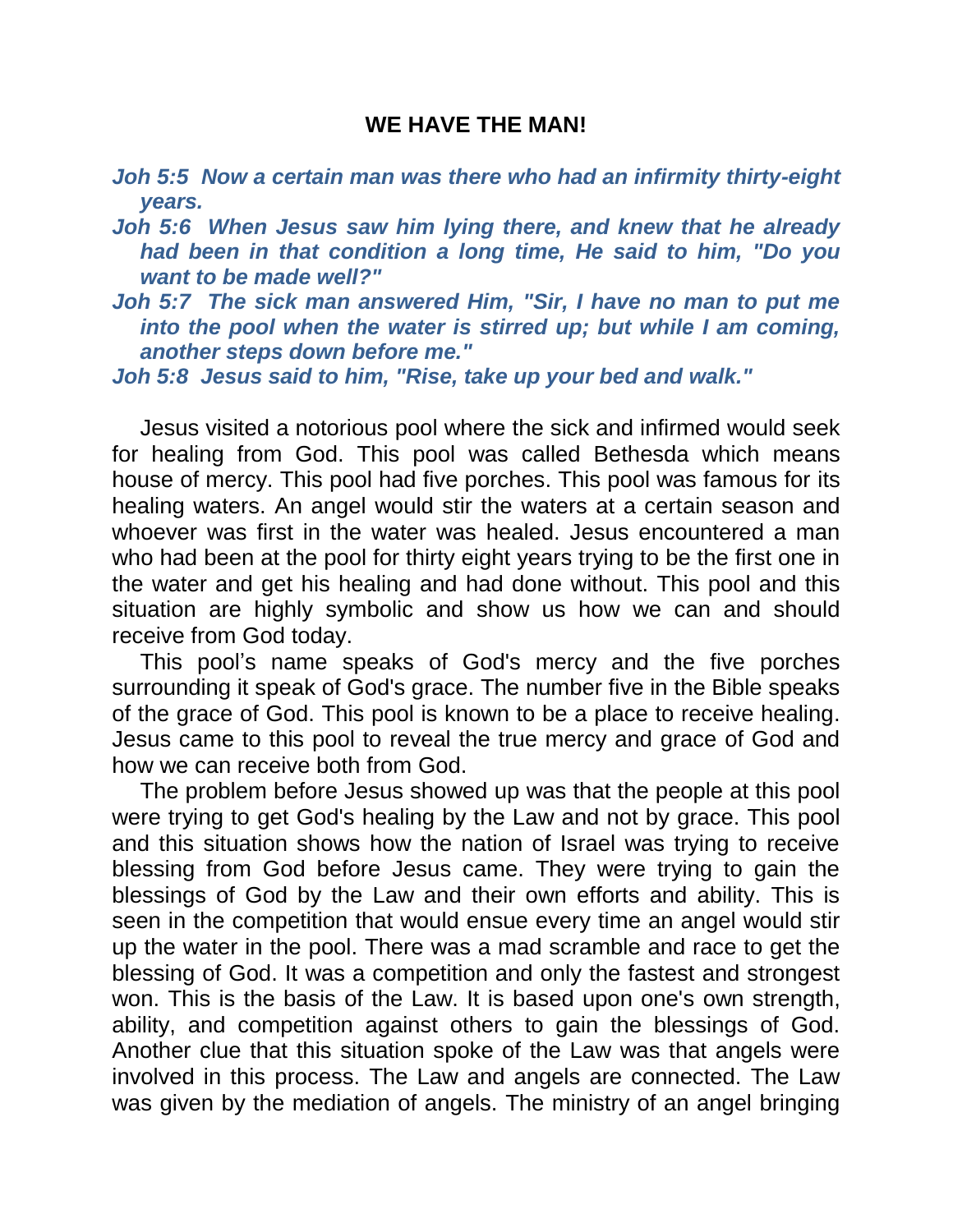healing speaks of the Law. However, Jesus the Son of God, came to heal by His grace and mercy and not by the Law. Jesus came to a man who was paralyzed and could not walk. He could not get to the water before he was beat out. This man speaks of humanity and its condition from the fall. Man is paralyzed and is unable to meet God's standards and is unable to merit God's blessings by his strength, effort, and ability. This man came to the slow realization that he needed a man to pick him up and bring him to healing. It just was not going to happen by his own efforts. This man was waiting for thirty-eight years under the Law trying to get his healing. The number thirty-eight is representative of the Law. The nation of Israel wandered in the wilderness after they rejected the promise land and God's grace for thirty eight years.

Deu 2:14 "**Thirty-eight years** passed from the time we first left Kadeshbarnea until we finally crossed the Zered Brook! By then, all the men old enough to fight in battle had died in the wilderness, as the LORD had vowed would happen.

The people who rejected God's grace and the Promised Land by their unbelief wandered for thirty eight years in the wilderness hoping to see the Promised Land, but they never did. They died in the wilderness under the Law. This man Jesus met on the pool had waited similarly for thirty eight years to experience the promise of healing but he had not. If Jesus had not come to him, he would have died in his condition. But thanks be to Jesus and His mercy! Jesus came to this man and when He found the desire in him to be healed, He spoke His word and told the man to rise and walk! The very words of the Son of God who is the Word of God empowered this man to get up, be healed, and to walk! What the Law and angels could not bring this man, Jesus the Man was able to bring to him!

Many today labor under a system of Law endeavoring and competing for the blessings of God. They do not understand why they cannot obtain. They have not yet come to the realization that they cannot do it. They do not realize they are paralyzed by their flesh. They have not yet realized that they need a man to help them. Jesus is that Man. He is **THE MAN!**

God's house is a house of mercy. God sits upon a throne of grace in which we may obtain mercy and find grace. The good news of the gospel is that the presence of Christ has come to permanently abide with us by His Spirit. We do not need an angel to bring us what we need. We have the very presence of the Lord with us to minister His manifold provisions to us